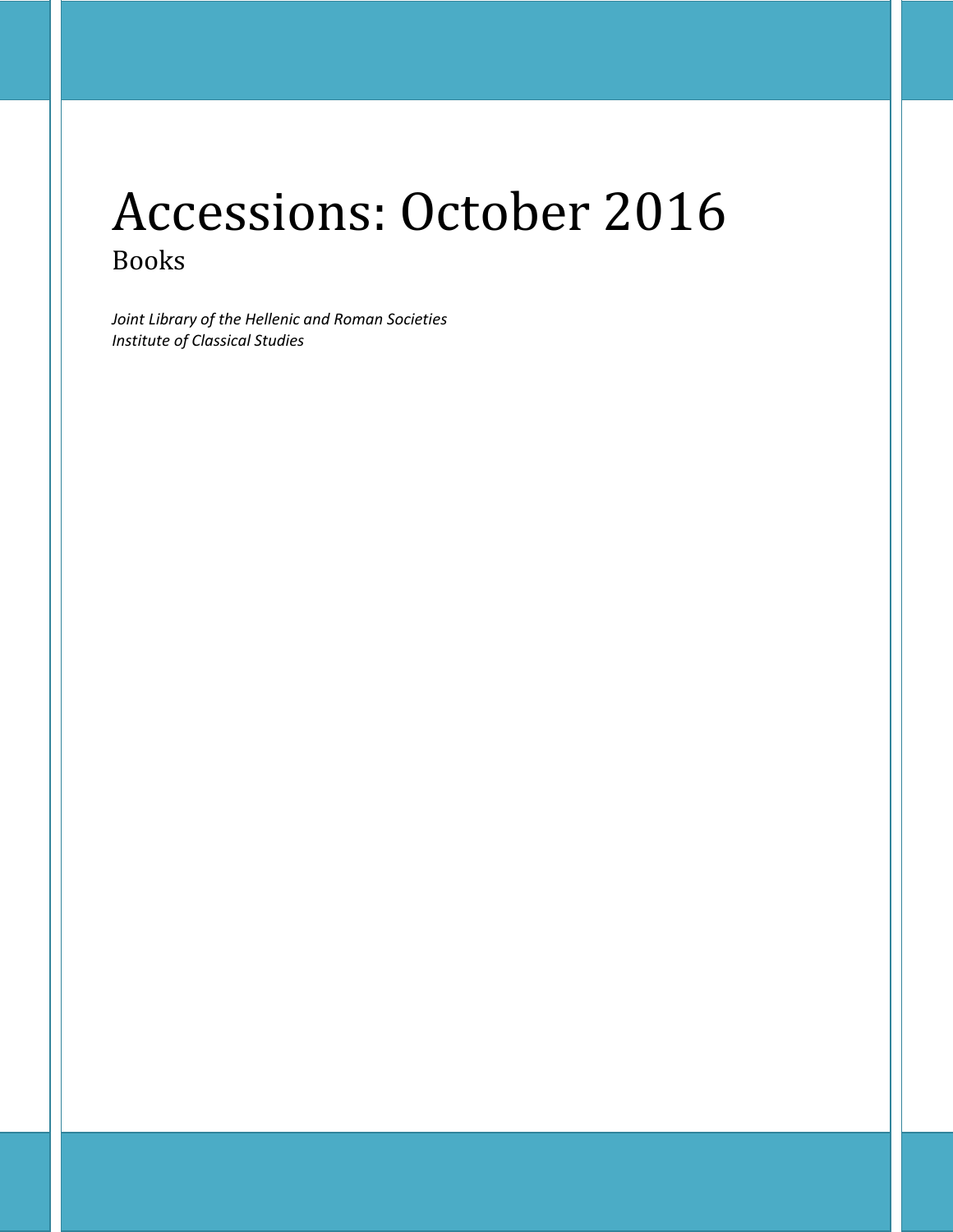## **Table of Contents**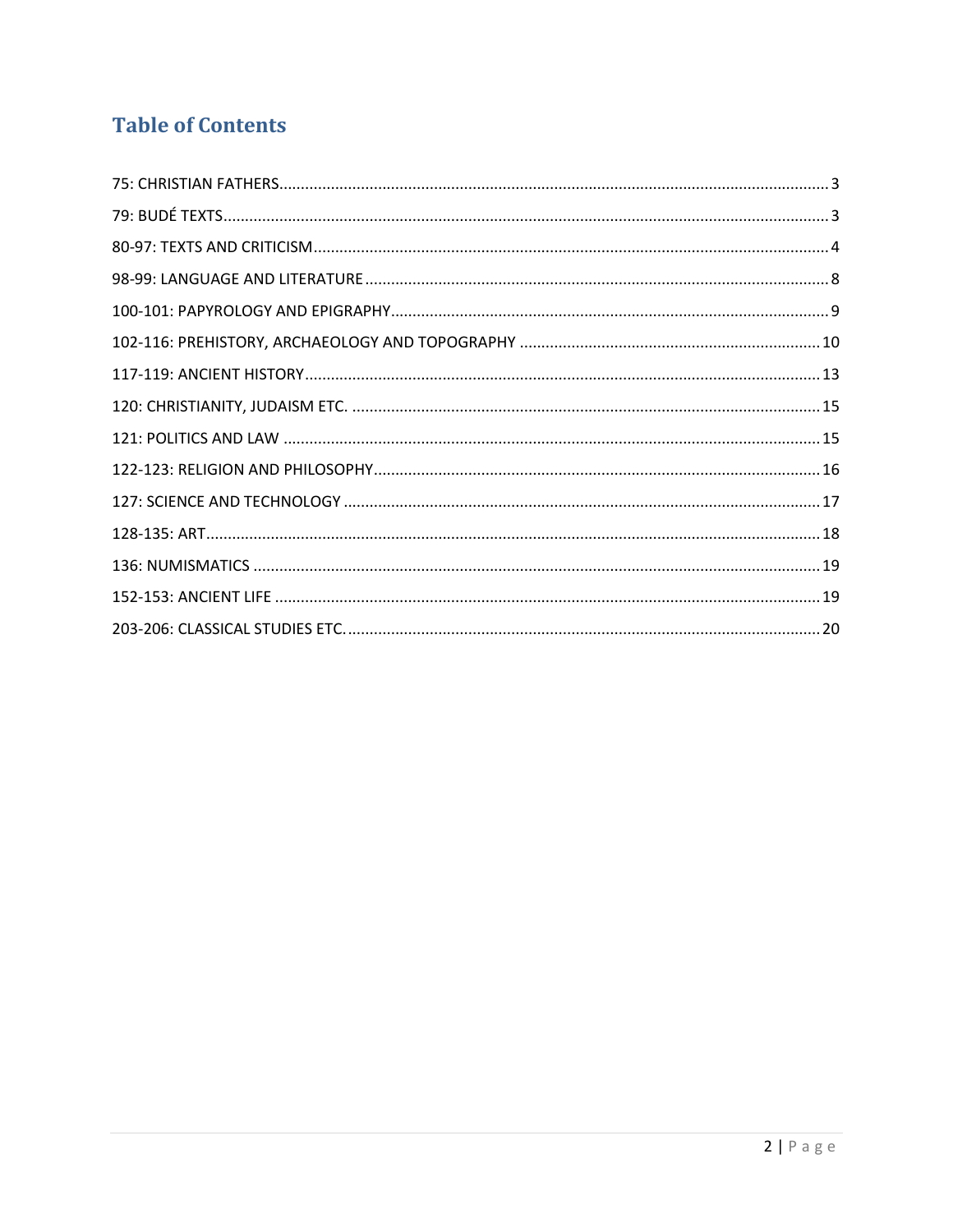#### <span id="page-2-0"></span>**75: CHRISTIAN FATHERS**

75: AMB. Dunkle, Brian. Enchantment and creed in the hymns of Ambrose of Milan / Brian P. Dunkle, SJ. Oxford early Christian studies. Oxford : Oxford University Press, 2016. xv, 261 p. ; 25 cm. 0198788223 (hbk.). 9780198788225 (hbk.) : £65.00. R.

75: EUS. Johannessen, Hazel. The demonic in the political thought of Eusebius of Caesarea / Hazel Johannessen. Oxford early Christian studies. Oxford : Oxford University Press, 2016. [xv], 243 p. ; 22 cm. 0198787243 (hbk.). 9780198787242 (hbk.) : £65.00. R.

75: PRU. O'Hogan, Cillian. Prudentius and the landscapes of late antiquity / Cillian O'Hogan. Oxford : Oxford University Press, 2016. viii, 197 p. ; 23 cm. 0198749228 (hbk.). 9780198749226 (hbk.) : £60.00. R.

## <span id="page-2-1"></span>**79: BUDÉ TEXTS**

79: LIB. Libanius. Discours. Tome III, Discours XI Antiochicos / Libanios ; texte établi et traduit par Michel Casevitz et Odile Lagacherie ; notes complémentaires par Catherine Saliou. Collection des universités de France. Série grecque ; 524. Paris : Les Belles Lettres, 2016. ciii, 213 [i.e. 286] p. : map, plan ; 20 cm. 2251006087 (pbk.). 9782251006086 (pbk.) €47.00.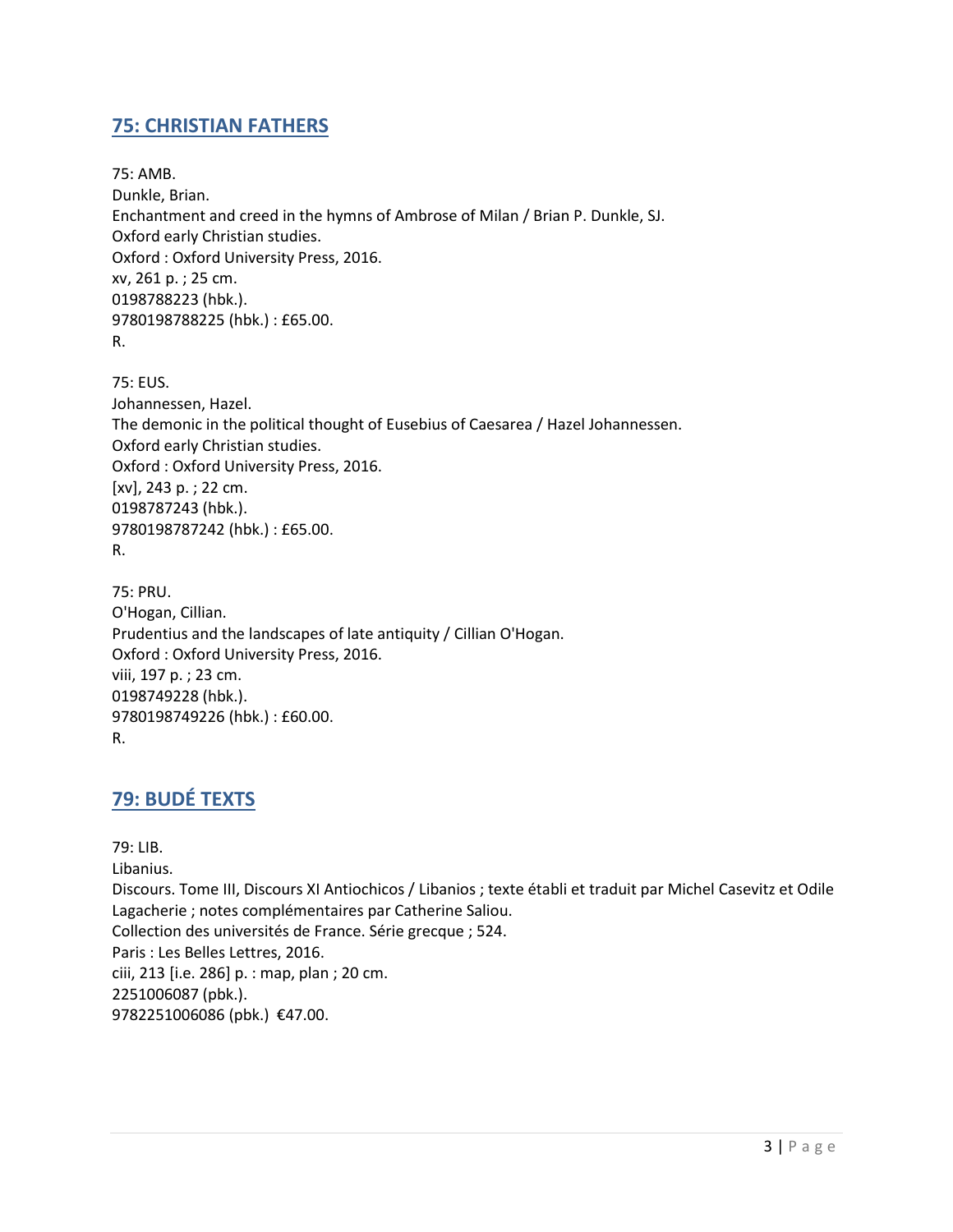79: MEN.

Menander, of Athens.

Ménandre. Tome III, Le laboureur. La double tromperie. Le poignard. L'Eunuque. L'Inspirée. Thrasyléon. Le Carthaginois. Le cithariste. Le flatteur. Les femmes qui boivent la ciguë. La Leucadienne. Le haï. La périnthienne / Ménandre ; texte établi et traduit par Alain Blanchard. Collection des universités de France. Série grecque ; 525. Paris : Belles lettres, 2016. xxxvi, 346 p.; 20 cm. 2251006109 (pbk.). 9782251006109 (pbk.) : €55.00. H.

79: SCR. Scribonius Largus, approximately 1-approximately 50. Compositions medicales / Scribonius Largus ; texte établi, traduit et commenté par Joëlle Jouanna-Bouchet. Collection des universités de France. Série latine ; 412. Paris : Les Belles lettres, 2016. clxxiv, 448 [i.e. 661] p. ; 20 cm. 2251014721 (pbk.). 9782251014722 (pbk.) : €59.00.

#### <span id="page-3-0"></span>**80-97: TEXTS AND CRITICISM**

80.6J Copy 2: GAR. Garvie, A. F. The plays of Aeschylus / A.F. Garvie. 2nd ed. Classical world series. London ; New York : Bloomsbury Academic, 2016.  $[ix]$ , 99 p. ; 22 cm. 1474233279 (pbk.). 9781474233279 (pbk.) : £14.99. H.

81.25: PER. Aelius Aristide écrivain / textes réunis et édités par Laurent Pernot, Giancarlo Abbamonte, Mario Lamagna ; avec l'assistance de Maria Consiglia Alvino. Recherches sur les rhétoriques religieuses ; 19. Turnhout : Brepols, 2016. 583 p. ; 24 cm. 2503567835 (pbk.). 9782503567839 (pbk.) : €90.00. H.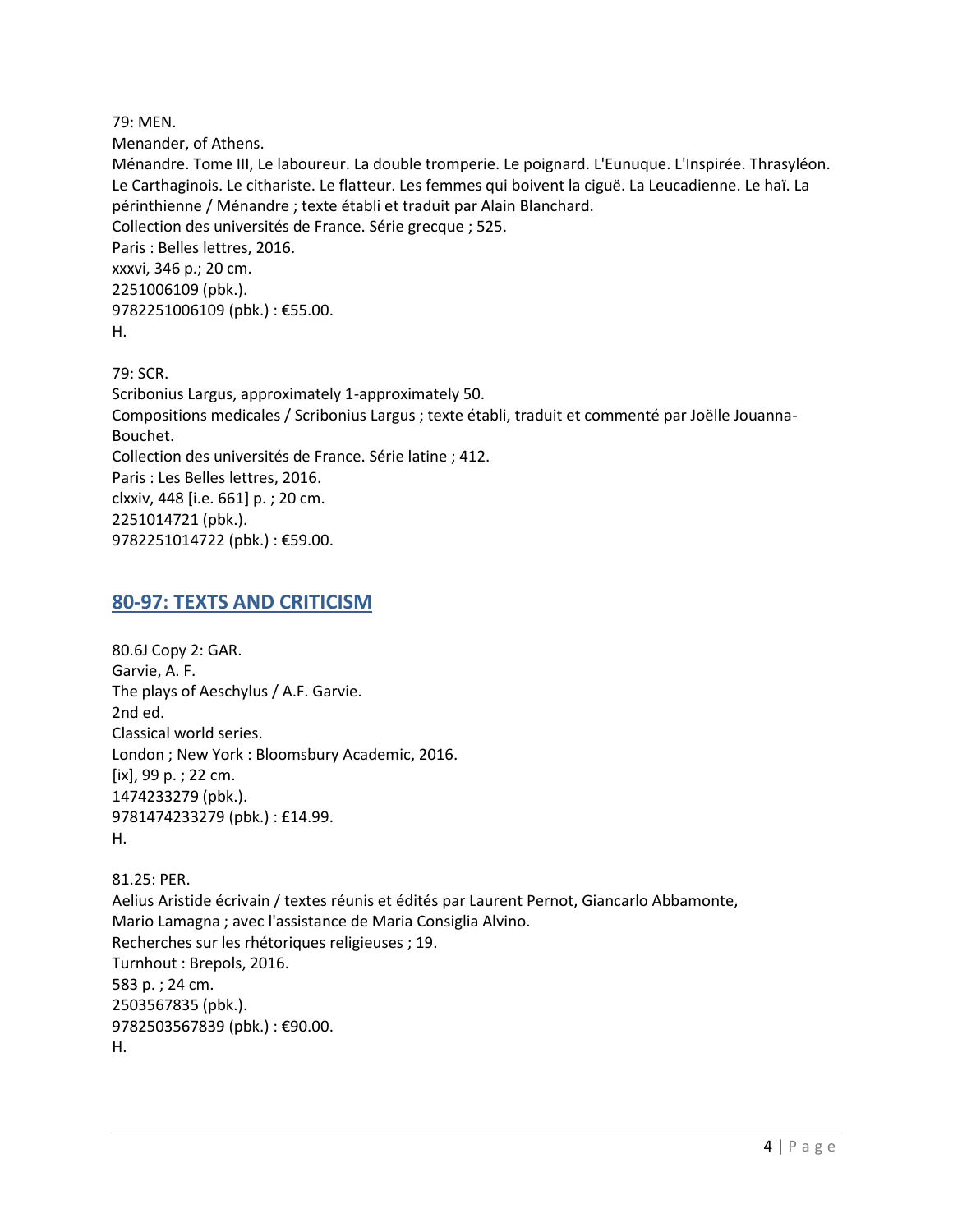82R: VEN.

Venezia e Aristotele (ca. 1450-ca. 1600) : greco, latino e italiano / a cura di Alessio Cotugno e David A. Lines = Venice and Aristotle (c. 1450-c. 1600) : from Greek and Latin to the vernacular / edited by Alessio Cotugno and David A. Lines ; [autori delle schede, Luca Bianchi ... [et al.]]. Venezia : Marcianum Press, 2016. 127 p., [16] p. of col. plates : facsims. (some col.) ; 24 cm. 8865124725 (pbk.). 9788865124727 (pbk.) : €16.00.

85.4: NEV. Neville, Leonora Alice, 1970- Anna Komnene : the life and work of a medieval historian / Leonora Neville. Onassis series in Hellenic culture. New York, NY : Oxford University Press, 2016.  $[ix]$ , 240 p. : ill. ; 25 cm. 019049817X (hbk.). 9780190498177 (hbk.) : £41.99. 9780190498191. H.

```
86Y Copy 2: MOR. 
Morwood, James.
The plays of Euripides / by James Morwood.
2nd ed.
Classical world series.
London ; New York : Bloomsbury Academic, 2016.
ix, 144 p. : [7] ill., port. ; 22 cm.
1474233597 (pbk.) : £14.99. 
9781474233590 (pbk.) : £14.99. 
H.
```

```
87.29.
```
Herodas. The mimiambs of Herodas / translated into an English "choliambic" metre with literary-historical introductions and notes, Anna Rist. London : Bloomsbury Academic, an imprint of Bloomsbury Publishing Plc, 2016. viii, 143 p. ; 23 cm. 1350004200 (hbk.). 9781350004207 (hbk.) : £85.00. 9781350004221 (ePDF). 9781350004214 (ePub). H.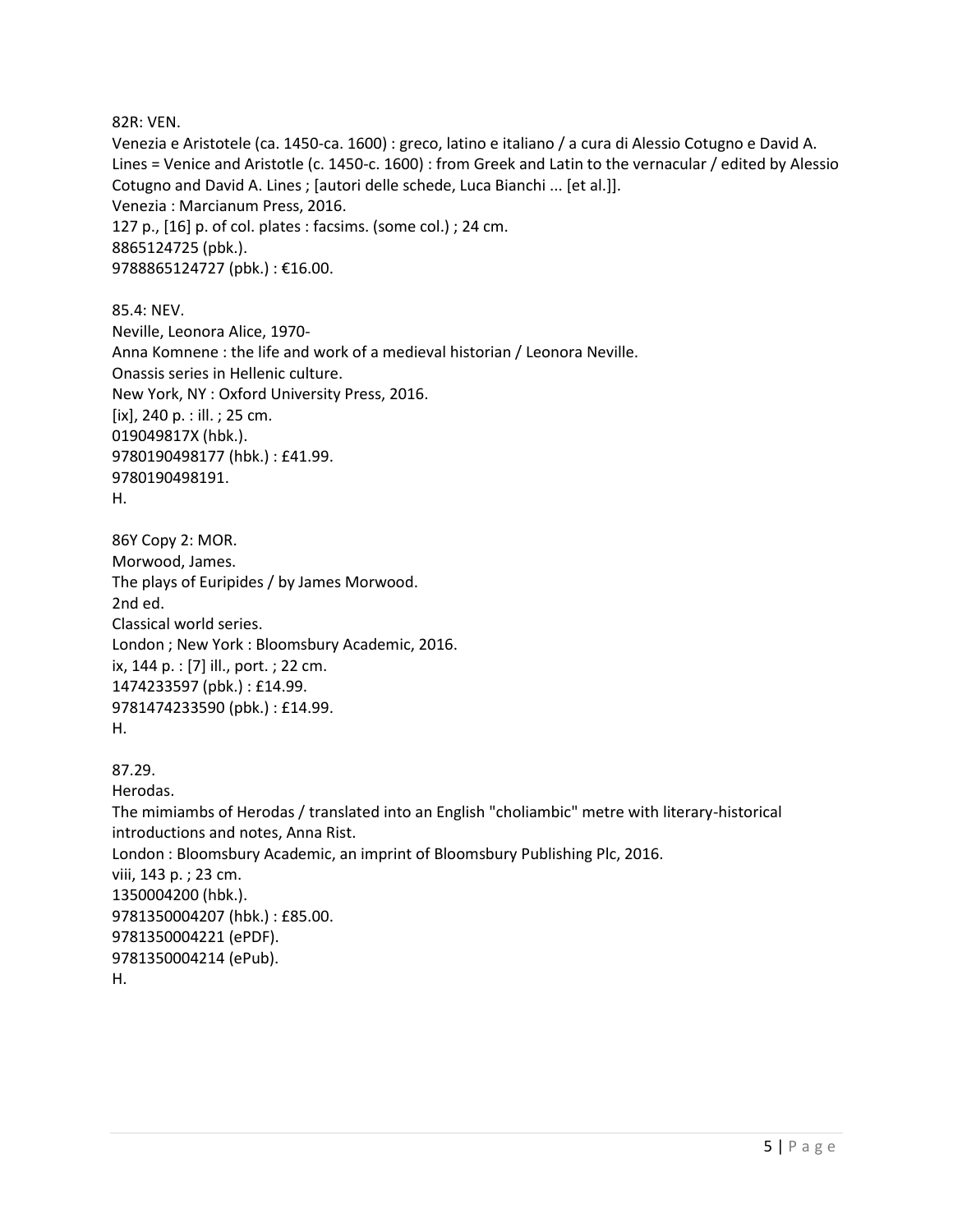87.31E: ZOG. Zōgraphou-Lyra, Gerasimoula. Dixoi logoi stēn Histriēn tou Hērodotou : hē dipsē opsē mias methododologikēs technikēs / Gerasimoula Zōgraphou. Dōdōnē. Parartēma ; ar. 86. Ioannina : Panepistēmio Iōanninōn, Tmēma Philologias, 2016-2015. 2 v. (392, 390 p.) ; 25 cm. 9602332220 (tom B' : pbk.). 9789602332221 (tom. B' : pbk.) : €50.00. H.

88M: CUR. Currie, Bruno. Homer's allusive art / Bruno Currie. Oxford : Oxford University Press, 2016. xiii, 343 p. ; 24 cm. 0198768826 (hbk.). 9780198768821 (hbk.) : £70.00. H.

89.40C: BER. Beretta, Marco. La rivoluzione culturale di Lucrezio : filosofia e scienza nell'antica Roma / Marco Beretta. Biblioteca di testi e studi ; 1042. Roma : Carocci editore, 2015. 311 p. : ill. ; 22 cm. 884307945X (pbk.). 9788843079452 (pbk.) : €32.00.

```
91.12: BAR. 
Bartsch, Shadi, 1966-
Persius : a study in food, philosophy, and the figural / Shadi Bartsch.
Chicago ; London : University of Chicago Press, 2015.
viii, 260 p. ; 24 cm.
022624184X (hbk.). 
9780226241845 (hbk.) : £35.00 / $50.00. 
9780226241982 (e-book). 
R.
```

```
92.2F: BAR. 
Bartlett, Robert C., 1964-
Sophistry and political philosophy : Protagoras' challenge to Socrates / Robert C. Bartlett.
Chicago ; London : The University of Chicago Press, 2016.
v, 248 p. ; 24 cm.
022639428X (hbk.). 
9780226394282 (hbk.) : £28.00 / $40.00. 
9780226394312 (e-book). 
H.
```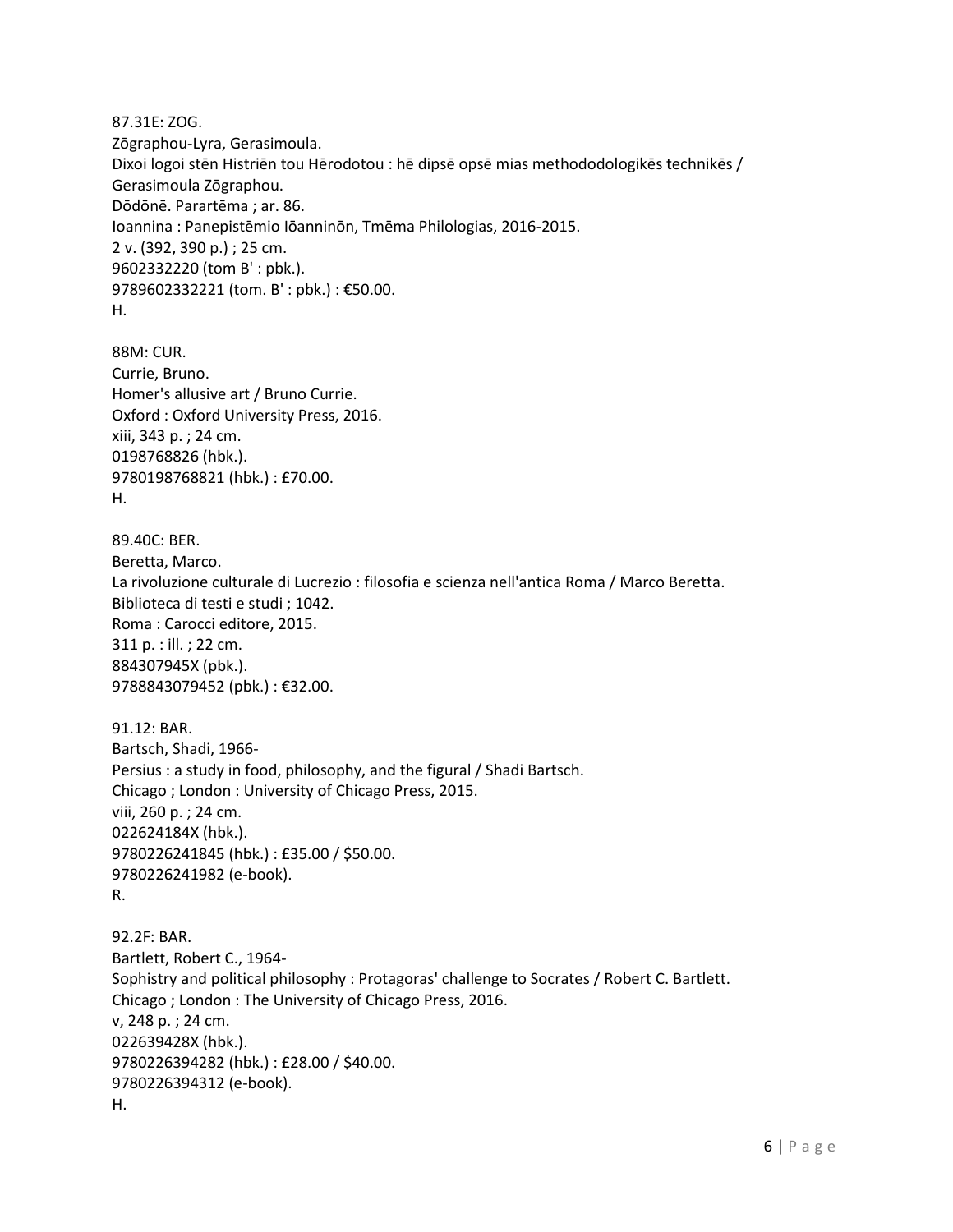92.2G: KAS. Kastely, James L., 1947- The rhetoric of Plato's Republic : democracy and the philosophical problem of persuasion / James L. Kastely. Chicago ; London : The University of Chicago Press, 2015. xviii, 260 p. ; 24 cm. 022627862X (hbk.). 9780226278629 (hbk.) : £24.50 / \$35.00. 9780226278766 (e-book). H.

93.1C.

Plautus, Titus Maccius. Aulularia / Plautus ; edited with an introduction, translation and commentary by Keith Maclennan and Walter Stockert. Aris and Phillips classical texts. Liverpool : Liverpool University Press, 2016. viii, 256 p. ; 21 cm. 1910572373 (hbk.). 9781910572375 (hbk.) : £50.00. 1910572381 (pbk.). 9781910572382 (pbk.) : £19.99. R.

94.2D. Seneca, Lucius Annaeus, ca. 4 B.C.-65 A.D. Letters on ethics to Lucilius / Seneca ; translated with an introduction and commentary by Margaret Graver and A.A. Long. The complete works of Lucius Annaeus Seneca. Chicago ; London : The University of Chicago Press, 2015. xxviii, 604 p. ; 23 cm. 022626517X (hbk.). 9780226265179 (hbk.) : £45.50 / \$65.00. 9780226265209 (e-book). R.

94.11M Copy 2: GAR. Garvie, A. F. The plays of Sophocles / A.F. Garvie. 2nd ed. Classical world series. London ; New York : Bloomsbury Academic, 2016. ix, 96 p. ; 22 cm. 147423335X (pbk.). 9781474233354 (pbk.) : £14.99. H.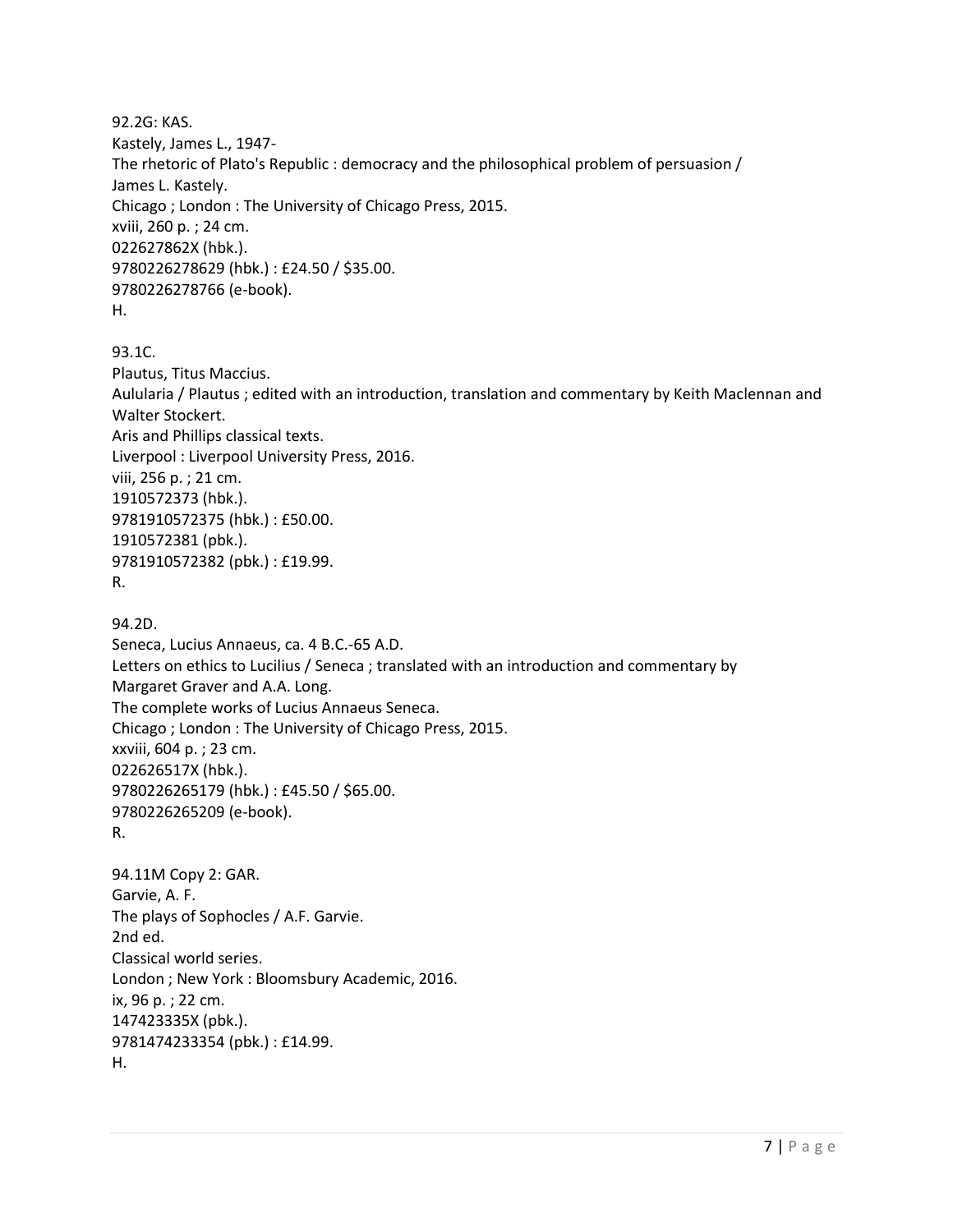#### <span id="page-7-0"></span>**98-99: LANGUAGE AND LITERATURE**

ST. 14. Études de linguistique latine. 1 / textes réunis par Olga Spevak. Pallas. revue d'études antiques ; 102. Toulouse : Presses universitaires du Midi, 2016. <1> v. (335 p.) : ill. ; 24 cm. 2810704708 (pbk.). 9782810704705 (pbk.) : €25.00.

99A.2: MAT. Matzner, Sebastian. Rethinking metonymy : literary theory and poetic practice from Pindar to Jakobson / Sebastian Matzner. Classics in theory. Oxford ; New York, NY : Oxford University Press, 2016. vi, 311 p. ; 23 cm. 0198724276 (hbk.). 9780198724278 (hbk.) : £65.00. H.

99B: CAZ. The cup of song : studies on poetry and the symposion / edited by Vanessa Cazzato, Dirk Obbink, and Enrico Emanuele Prodi. Oxford : Oxford University Press, 2016. xv, 326 p., [16] p. of plates : ill. (chiefly col.) ; 25 cm. 0199687684 (hbk.). 9780199687688 (hbk.): £80.00. H.

99C: PUC. Puchner, Walter, 1947- Kerkides kai diazōmata : meletes gia to archaio theatro kai tēn proslēpsē tou / Valter Pouchner. Theatrologica ; 3. Athēna : Hērodotos, 2016. 618 p. ; 24 cm. 960485125X (pbk.). 9789604851256 (pbk.) : €52.00.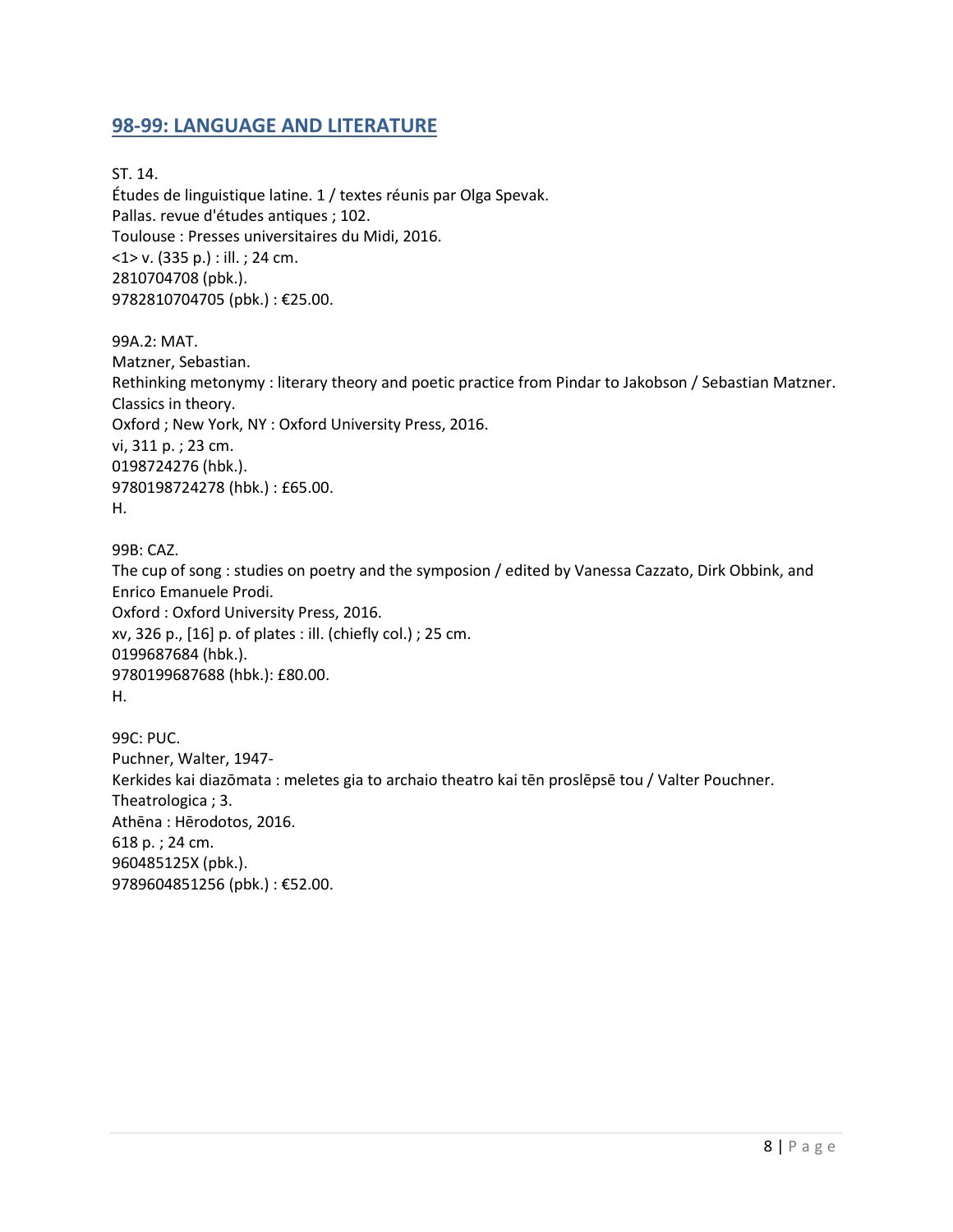99C: SWI. Swift, Laura, 1979- Greek tragedy : themes and contexts / Laura Swift. Classical world series. London ; New York, NY : Bloomsbury Academic, an imprint of Bloomsbury Publishing Plc, 2016. xi, 125 p. : ill. ; 22 cm. 1474236839 (pbk.). 9781474236836 (pbk.) : £14.99. 9781474236850 (e-book). 9781474236843 (e-book). H.

99i: MAN. Manuwald, Gesine. Römisches Theater : von den Anfängen bis zur frühen Kaiserzeit / Gesine Manuwald. Uni-Taschenbücher ; 4581. Tübingen : A. Francke Verlag, 2016. vi, 298 p. : 23 ill., port. ; 22 cm. 3825245810 (pbk.). 9783825245818 (pbk.) : €26.99. 9783838545813 (online).

99L: ROS. Rosenblitt, J. Alison (Jennifer Alison). E. E. Cummings' modernism and the classics : each imperishable stanza / J. Alison Rosenblitt. Classical presences. Oxford : Oxford University Press, 2016. xvii, 370 p. : ill., facsims, port. ; 23 cm. 0198767153 (hbk.). 9780198767152 (hbk.) : £60.00. R.

#### <span id="page-8-0"></span>**100-101: PAPYROLOGY AND EPIGRAPHY**

100H.2: ZOG. Zografou, Athanassia. Papyrus magiques grecs: le mot et le rite : autour des rites sacrificiels / Athanassia Zografou. Dōdōnē. Parartēma ; ar. 84. Ioannina : Panepistēmio Iōanninōn, Tmēma Philologias, 2013. 159 p. ; 25 cm. 9602332115 (pbk.). 9789602332115 (pbk.) : €30.00.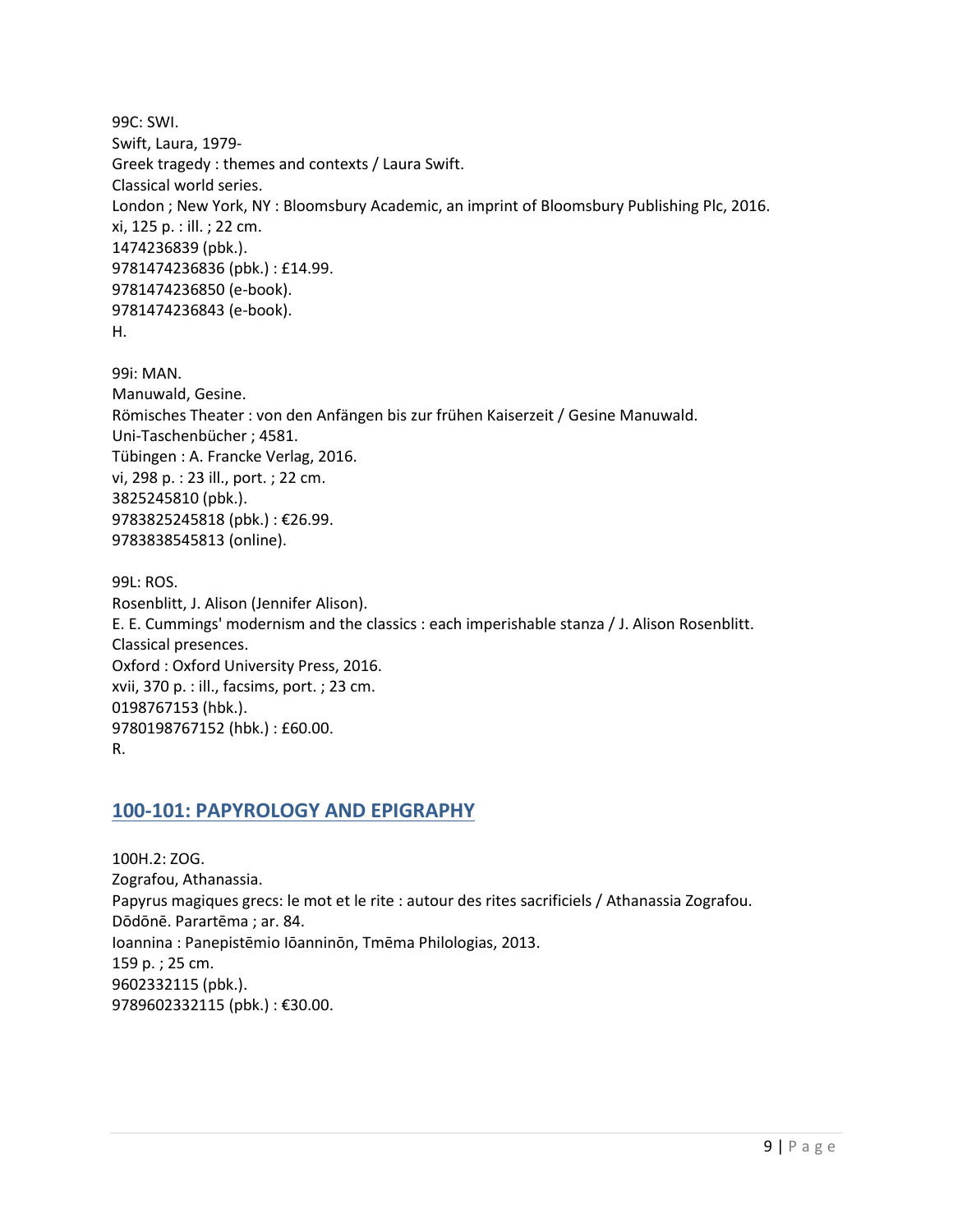X101B: PAP. Nigdelēs, P. M. Petrou N. Papageōrgiou epigraphika meletēmata (archaiotēta) / Pantelēs M. Nigdelēs. Makedonika epigraphika ; 2. Thessalonikē : Ionio Panepistēmio, 2015. xvi, 390 p. : ill. ; 24 cm. 960825308X (pbk.). 9789608253087 (pbk.): €65.00.

X101G.3: GOU.

Gounaropoulou, Loukretia.

Epigraphes katō Makedonias. Teuchos 2 / Loukrētias Gounaropoulou, P. Paschidē, M.V. Chatzopoulou ; me tēn synergasia Dēmētras Andrianou, Myrinas Kalaïtzē, Elena Martin Gonzalez. Athēna : ; Ethniko Hidryma Ereunōn ; Institouto Historikōn Ereunōn, 2015. 2 v. (1143 p., 2 leaves of plates) : ill., maps, plans ; 29 cm. 9607905040 (set : hbk.). 9609538479 (v. 2:1 : hbk.). 9609538487 (v. 2:2 : hbk.). 9789607905048 (set : hbk.). 9789609538473 (v. 2:1 : hbk.) : €105.00. 9789609538480 (v. 2:2 : hbk.) : €105.00.

101G.3: NIG. Nigdelēs, P. M. Epigraphika Thessalonikeia : symvolē stēn politikē kai koinōnikē historia tēs archaias Thessalonikēs. 2 / Pantelēs Mel. Nigdelēs. Makedonika epigraphika ; 3. Thessalonikē : Ionio Panepistēmio, 2015. xxvii, 440 p. (incl. 58 p. of plates) : ill. ; 24 cm. 9608253012 (pbk.). 9789608253018 (pbk.) : €78.00.

### <span id="page-9-0"></span>**102-116: PREHISTORY, ARCHAEOLOGY AND TOPOGRAPHY**

102D: DEM. Maritime transport containers in the Bronze-Iron Age Aegean and Eastern Mediterranean / edited by Stella Demesticha and A. Bernard Knapp. Studies in Mediterranean archaeology and literature. Pocket-book ; 183. Uppsala : Åströms förlag, 2016. ix, 241 p. : ill. (some col.), maps ; 26 cm. 917081211X (hbk.). 9789170812118 (hbk.) : €60.00. H.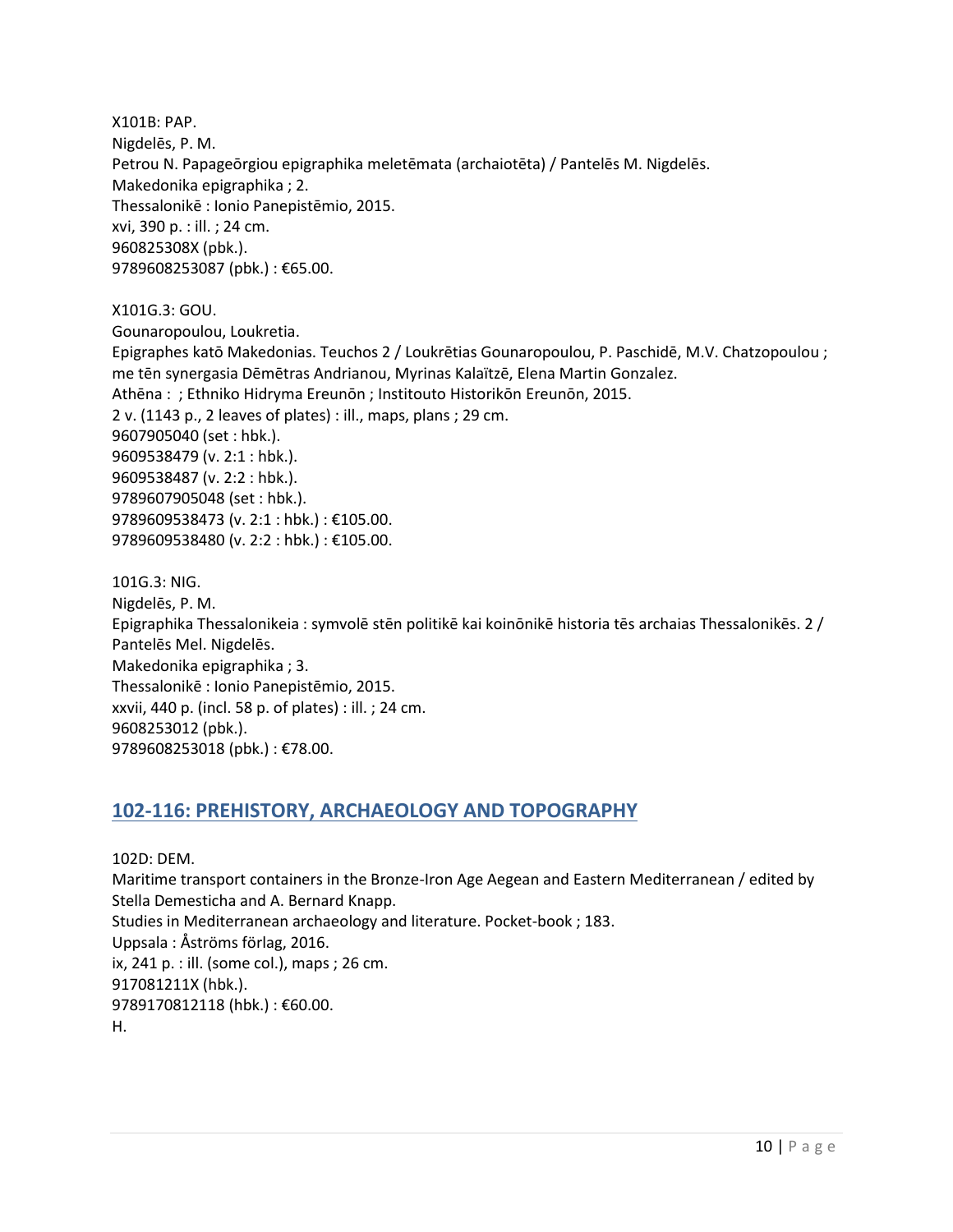107D: GOR.

The golden age of King Midas : exhibition catalogue = Kral Midasın Altin Çaği : sergi kataloğu / University of Pennsylvania Museum of Archaeology and Anthropology ; edited by C. Brian Rose and Gareth Darbyshire. Philadelphia, PA : University of Pennsylvania Museum of Archaeology and Anthropology, 2016. xviii, 188 p. : col. ill., map, plans, port. ; 29 cm. 0924171839 (hbk.). 9780924171833 (hbk.) : £32.50 / \$49.95. H.

X109B: KAL. Todd, Ian A. Vasilikos Valley project. 10, The field survey of the Vasilikos Valley. Vol. 2, Artefacts recovered by the field survey / by Ian A. Todd ; with contributions by Joanne Clarke [and seven others]. Studies in Mediterranean archaeology ; vol. 71.10. Uppsala : Åströms Förlag, 2016. xxxvii, 412 p., (includes lvi p. of plates) : ill. (some col.), maps ; 30 cm. 9170812098 (pbk.). 9789170812095 (hbk.) : €88.00. H.

X109B: PAP. Fuduli, Leonardo, 1981- Fragmenta paphia : elementi di decorazione architettonica da Garrison's camp di Nea Paphos / Leonardo Fuduli. Paphia ; 2. Catania : EDIARCH, 2015. 100 p. : ill., map, plans ; 30 cm. 8896800048 (pbk.). 9788896800041 (pbk.): €92.00.

X110B: SIN.

Trakijski vladetelski dom kraj selo Sinemorets. Tom. I = A Thracian ruler's residence near the village of Sinemorets. Vol. I / pod redakcijata na / (editor) Daniela Agre. Părvo izdanie. Sofija/Sofia : Avalon Păblišung/Avalon Publishing, 2016. 220 p. : ill. (some col.), maps, plans ; 29 cm. 9549704351 (hbk.). 9789549704358 (hbk.) : €20.00.

112H: MYC. Tsountas, Chrēstos, 1857-1934. Mykēnai kai mykēnaios politismos / hypo Chrēstou Tsounta. Vivliothēkē tēs en Athēnais Archaiologikēs Hetaireias ; ar. 300. Athēna : Hē en Athēnais Archaiologikē Hetaireia, 2015. 6, 298 p., 11 p. of plates : ill., ports ; 24 cm. 6185047268 (pbk.). 9786185047269 (pbk.) : €18.00.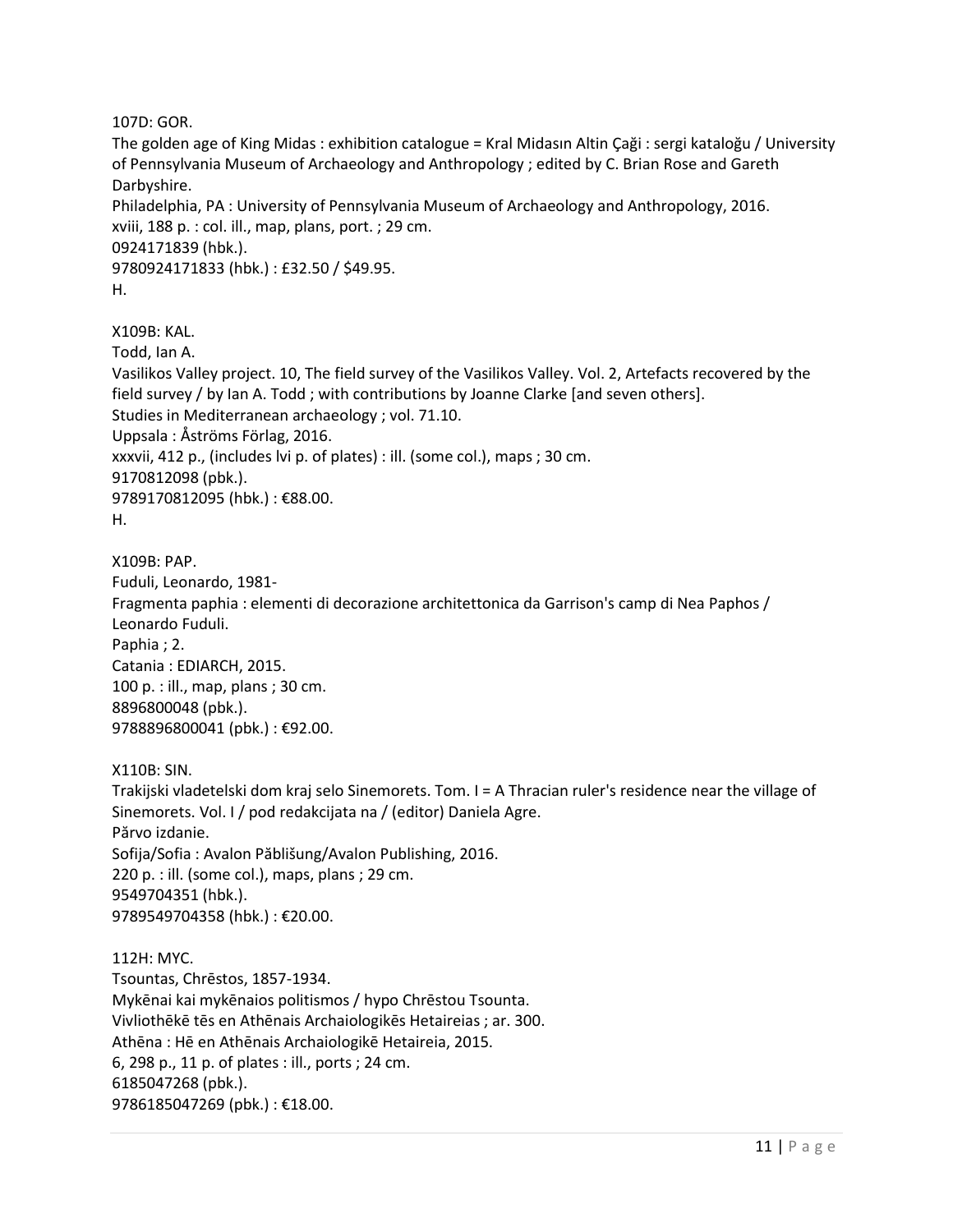113E: OST. Pellegrino, Angelo. Ostia : guide to the archaeological excavations / Angelo Pellegrino ; [translated by Marina de Conciliis with Nancy de Conciliis]. Roma : Il cigno GG edizioni, 2013, [2014]. 149 p. : ill. (chiefly col.), plans ; 21 x 12 cm. 9788878313040 (pbk.) : €10.00.

113F: SAN. Small, Alastair. La villa romana e tardoantica di San Giovanni di Ruoti (Basilicata) : una sintesi / A. M. Small, F. Tarlano. Avigliano : Pisani Teodosio edizioni, 2016. 173 p. : ill. (some col.), maps, plans, ports ; 24 cm. 8894032345 (hbk.). 9788894032345 (hbk.) : €30.00.

113H: SCH. Schmitzer, Ulrich. Rom im Blick : Lesarten der Stadt von Plautus bis Juvenal / Ulrich Schmitzer. Darmstadt : WBG (Wissenschaftliche Buchgesellschaft), 2016. 296 p. : ill. ; 22 cm. 3534267680 (hbk.). 9783534267682 (hbk.) : €79.95.

114H: ÉAU.

La domus de Cieutat à Éauze : historie d'un quartier de l'antique Elusa / sous la direction de Pierre Pisani.

[Éauze] : [Municipalité d'Éauze], 2015. 119 p. : ill. (chiefly col.), map, plans, port. ; 26 x 21 cm. 2955508306 (pbk.). 9782955508305 (pbk.) : €15.00.

X114H: SAI.

Saint-Bertrand-de-Comminges. 5, Campus puis villa suburbana : évolution d'un quartier périphérique de la capitale convène / sous la direction de Myriam Fincker, Marie-Laure Maraval, Marie-Thérèse Marty, Robert Sablayrolles ; [préface de Jean-Pierre Bost et Georges Fabre]. Etudes d'archéologie urbaine. [Pessac] : Éditions de la Fédération Aquitania, [2015]. 441 p. : ill. (some col.), maps, plans ; 33 cm. + 1 folding plan in pocket at rear. 2910763390 (hbk.). 9782910763398 (hbk.) : €40.00.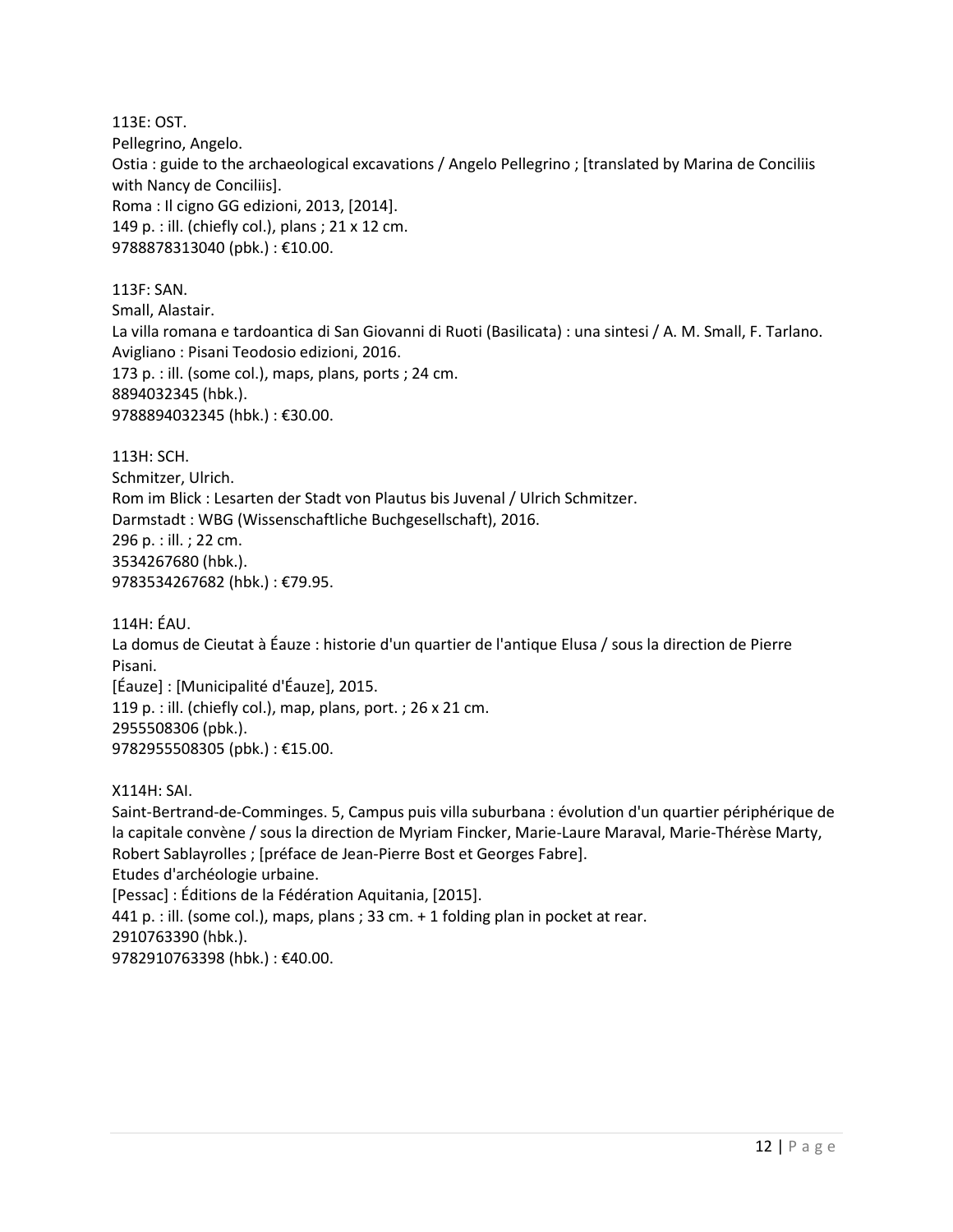115B: KOE. Schäfer, Alfred, 1963- Götter, Gaben, Heiligtümer : römische Religion in Köln / Alfred Schäfer. Darmstadt : Philipp von Zabern, Imprint der WBG, 2016. 128 p. : col. ill., maps, plans ; 25 cm. 3805349491 (hbk.). 9783805349499 (hbk.) : €29.95.

#### <span id="page-12-0"></span>**117-119: ANCIENT HISTORY**

117C: SCO. Scott, Michael, 1981- Ancient worlds : a global history of antiquity / Michael Scott. New York : Basic Books, 2016. xvi, 411 p., [16] p. of plates : col. ill., maps ; 25 cm. 0465094724 (hbk.). 9780465094721 (hbk.) : \$29.99 / Can.\$38.99. 9780465094738 (e-book). H.

119D: ABE.

Aberson, Michel.

L'Italia centrale e la creazione di una «koiné» culturale? : i percorsi della «romanizzazione» : e pluribus unum? L'Italie, de la diversité préromaine à l'unité augustéenne vol. 2 / Michel Aberson, Maria Cristina Biella, Massimiliano Di Fazio, Pierre Sanchez, Manuela Wullschleger (éds). Etudes genevoises sur l'Antiquité ; v.3. Bern ; Oxford : Peter Lang AG, Internationaler Verlag der Wissenschaften, 2016. vi, 423 p. : ill. (some col.), maps, plans ; 30 cm. 3034320728 (pbk.). 9783034320726 (pbk.) : £69.00.

119F.5: SON. Sonnabend, Holger, 1956- Nero : Inszenierung der Macht / Holger Sonnabend. Historische Biografie. Darmstadt : Philipp von Zabern, Imprint der WBG, 2016. 247 p. : ill., ports ; 23 cm. 380534953X (hbk.). 9783805349536 (hbk.) : €29.95. 9783805350181 (online). 9783805350198 (online).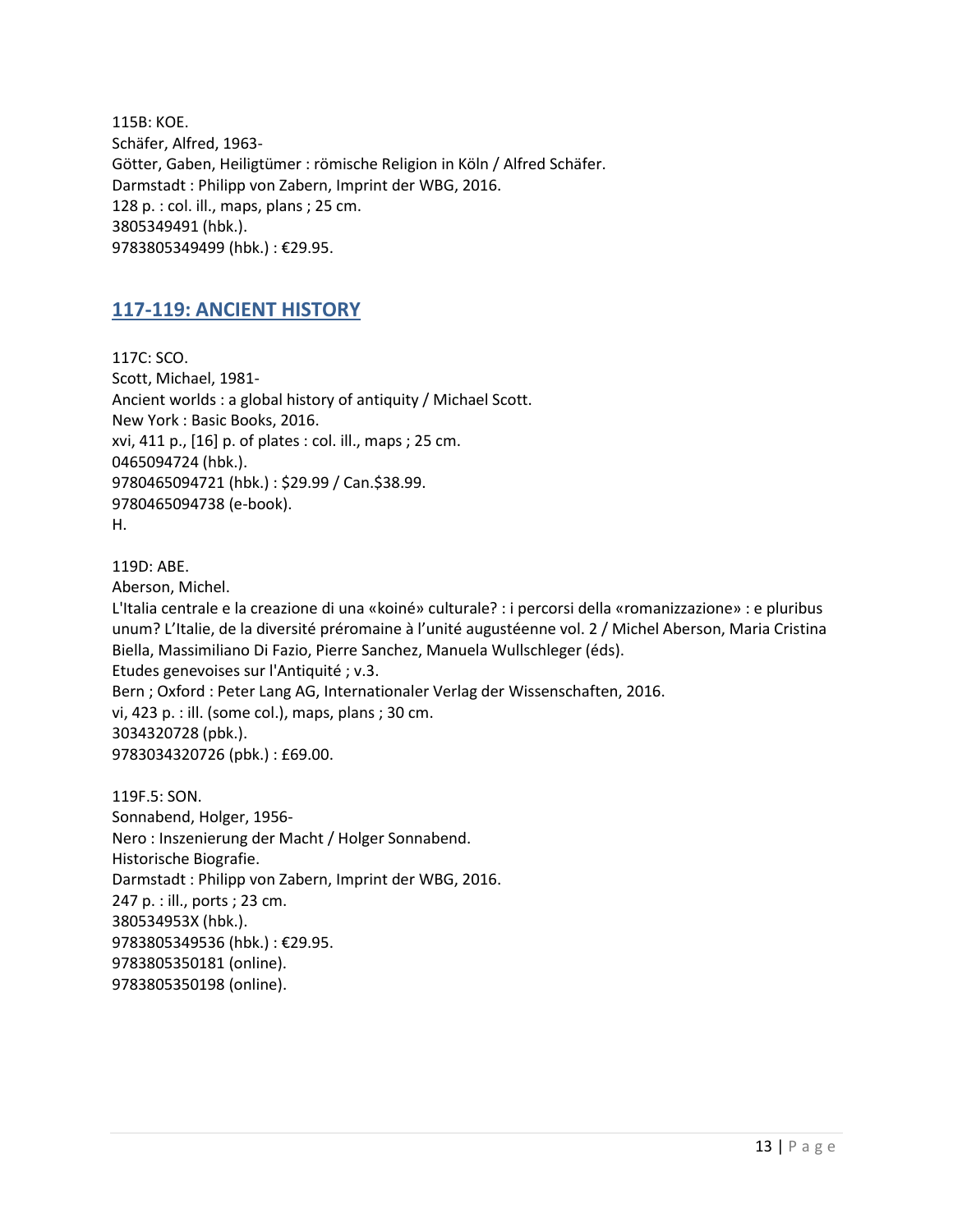119L.2: KAL.

Bitwa przy Moście Mulwijskim : konsekwencje / pod red. nauk. Zygmunta Kalinowskiego i Daniela Próchniaka ; Instytut Kultury Europejskiej w Gnieźnie, Poznańskie Towarzystwo Przyjaciół Nauk, Muzeum Pierwszych Piastów na Lednicy. Wielkopolska Kolebką Państwa Polskiego - 1050. Rocznica Chrztu Polski ; t. 1. Poznań : Wydawnictwo Poznańskiego Towarzystwa Przyjaciół Nauk, 2014. 366 p. : ill., plans ; 25 cm. 8376543482 (pbk.). 9788376543482 (pbk.) : zł.40. R.

119M: AIE.

Guerrieri, mercanti e profughi nel Mare dei Vandali : atti del Convegno internazionale (Messina, 7-8 settembre 2009) / a cura di Vincenzo Aiello. Pelorias / Dipartimento di scienze dell'antichità dell'Università di Messina ; 22. [Messina] : DICAM, 2014. 216 p. : ill. ; 24 cm. 8894021807 (pbk.). 9788894021806 (pbk.) : €50.00.

119M: BRO.

Motions of late antiquity : essays on religion, politics, and society in honour of Peter Brown / edited by Jamie Kreiner and Helmut Reimitz. Cultural encounters in late antiquity and the Middle Ages ; v. 20. Turnhout : Brepols, 2016.

viii, 353 p. : 1 port. ; 24 cm. 9782503549989 (e-book). 9782503549118 (hbk.) : €90.00.

R.

119N: ZAN. Herodes, König von Judäa / Jürgen K. Zangenberg (Hrsg.). Darmstadt : Philipp von Zabern, 2016. 112 p. : ill., maps, plans ; 30 cm. 3805349505 (von Zabern : hbk.). 9783805349505 (von Zabern : hbk.) : €24.95. 3805349513 (Antike Welt-Sonderheft). 9783805349512 (Antike Welt-Sonderheft).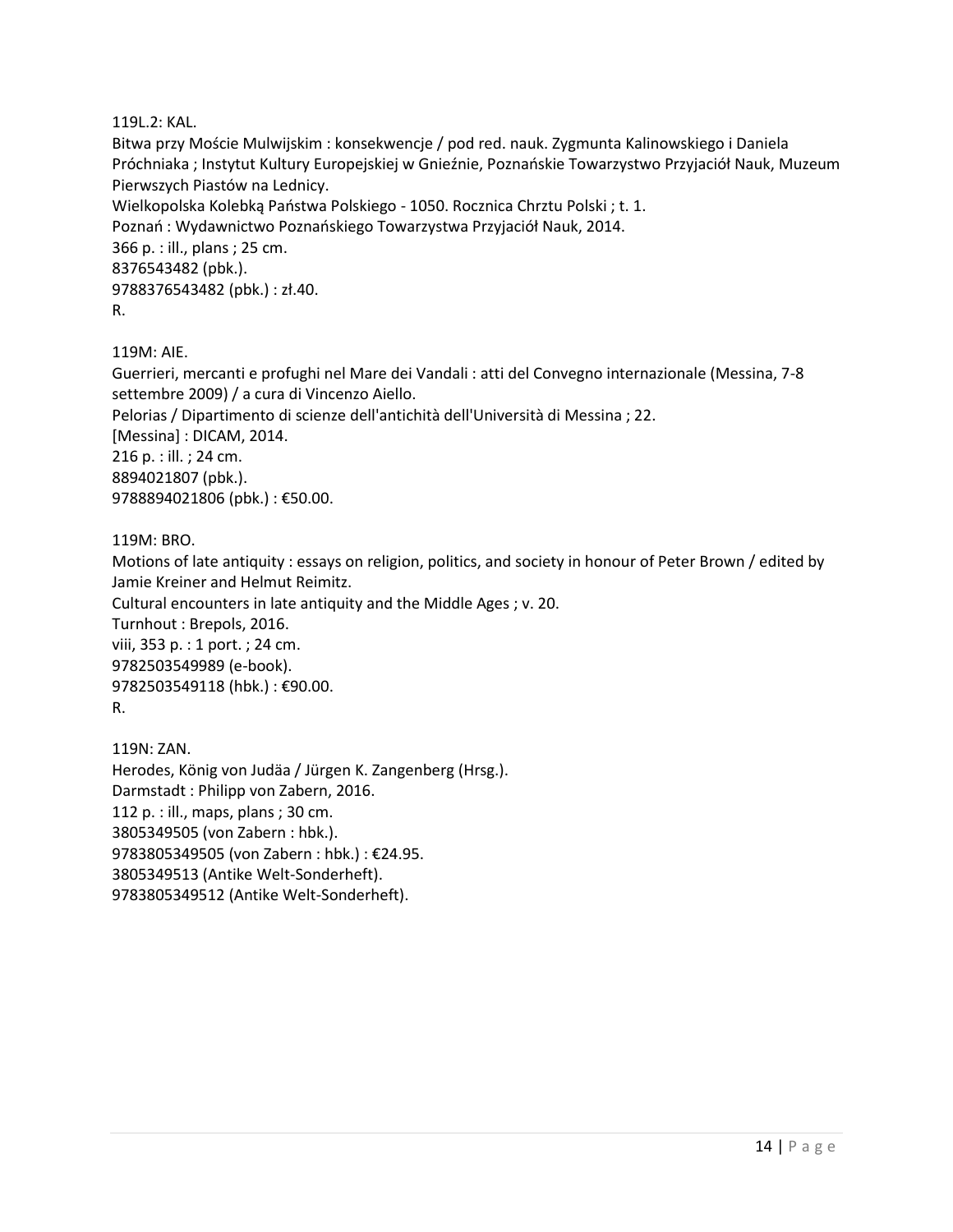#### <span id="page-14-0"></span>**120: CHRISTIANITY, JUDAISM ETC.**

120E: WYR.

Teologia i liturgia chrztu od starożytności chrześcijańskiej do czasów nowożytnych / pod red. nauk. Andrzeja M. Wyrwy i Janusza Góreckiego ; Instytut Kultury Europejskiej UAM w Gnieźnie, Poznańskie Towarzystwo Przyjaciół Nauk, Muzeum Pierwszych Piastów na Lednicy ; [tł. Damian Jasiński]. Wielkopolska Kolebką Państwa Polskiego, 1050 Rocznica Chrztu Polski ; t. 2. Poznań : Wydawnictwo Poznańskiego Towarzystwa Przyjaciół Nauk, 2015. 444 p. : col. ill. ; 25 cm. 8376543261 (pbk.). 9788376543260 (pbk.). R.

#### <span id="page-14-1"></span>**121: POLITICS AND LAW**

XST.20.

Special issue : Approaches and methods in Greek political thought / guest editor Ryan K. Balot. Polis : the journal for ancient Greek political thought ; v. 33, no. 1, 2016. Leiden ; Boston : Brill, 2016. 242 p. ; 24 cm.

ST.8.

The legacy of Greek political thought / guest editors Barbara Goff and Miriam Leonard. Classical Receptions Journal ; vol. 8, no. 1. Oxford : Oxford University Press, 2016. 132 p. : ill. ; 24 cm.

121i: PLE. The Oxford handbook of Roman law and society / edited by Paul J. du Plessis, Clifford Ando and Kaius Tuori. Oxford handbooks. Oxford : Oxford University Press, 2016. xvi, 728 p. ; 26 cm. 0198728689 (hbk.). 9780198728689 (hbk.) : £110.00. R.

X121J: ROD. Rodríguez Diez, Javier Esteban. Potestas alienandi : transfer of ownership by a non-owner from Roman law to the DCFR / Javier Esteban Rodríguez Diez. Nijmegen : Wolf Legal Publishers, 2016. 491 p. ; ill. ; 24 cm. 9462403244 (pbk.). 9789462403246 (pbk.): €44.95.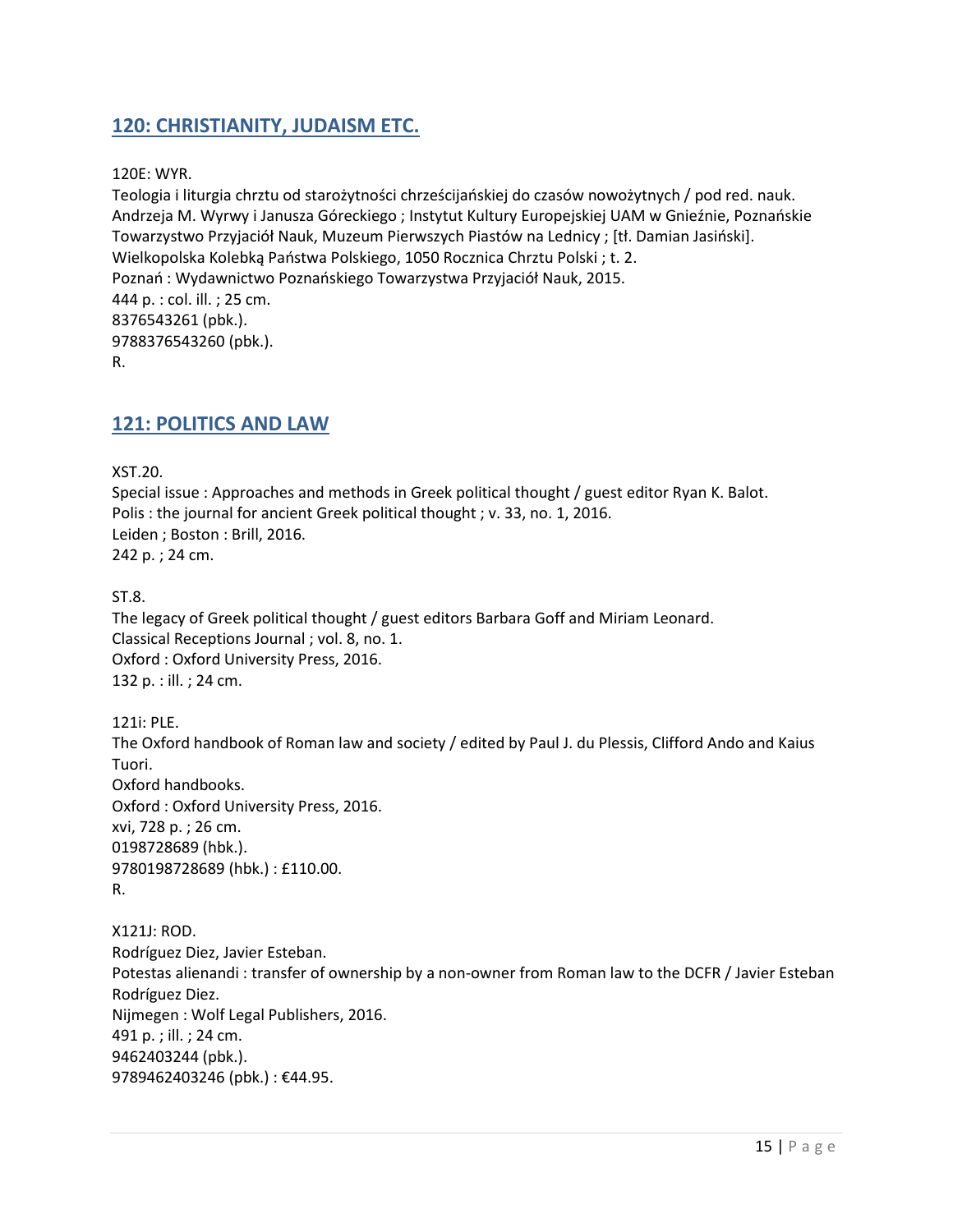#### <span id="page-15-0"></span>**122-123: RELIGION AND PHILOSOPHY**

122A: BET. Beta, Simone. Il labirinto della parola : enigmi, oracoli e sogni nella cultura antica / Simone Beta. Saggi ; 956. Torino : Giulio Einaudi editore, 2016. x, 347 p. : ill. ; 24 cm. 8806227521 (pbk.). 9788806227524 (pbk.) : €32.00. H.

122B: PET. Petrovic, Andrej. Inner purity and pollution in Greek religion. Vol. i, Early Greek religion / Andrej Petrovic and Ivana Petrovic. Oxford : Oxford University Press, 2016. xvi, 337 p. ; 25 cm. 0198768044 (hbk.). 9780198768043 (hbk.) : £60.00. H.

122C: SAS. Sassu, Rita. Hiera chremata : il ruolo del santuario nell'economia della polis / Rita Sassu. Collana Studi e ricerche (Università degli studi di Roma "La Sapienza") ; 20. Studi umanistici. Serie Antichistica. Roma : Sapienza Università editrice, 2014. xvi, 430 p. : ill. (some col.), plans ; 23 cm. 8898533349 (pbk.). 9788898533343 (pbk.) : €22.00.

ST. 14. Cent chouettes pour Athéna / textes réunis et présentés par Corinne Bonnet et Pierre Brulé. Pallas. revue d'études antiques ; 100. Toulouse : Presses universitaires du Midi, 2016. 299 p. : ill., plans ; 25 cm. 2810704392 (pbk.). 9782810704392 (pbk.) : €25.00.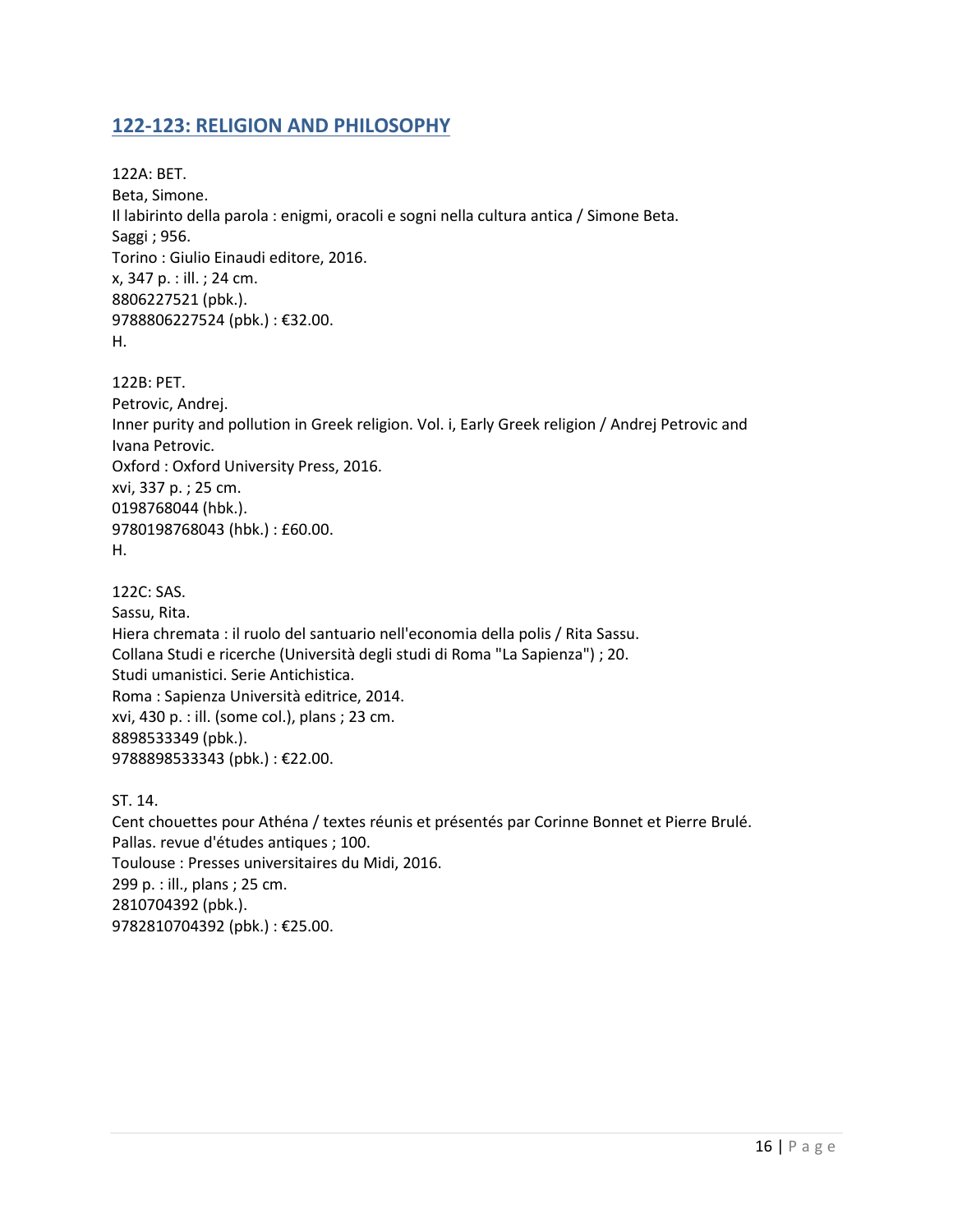122K: DIL. DiLuzio, Meghan J., 1981- A place at the altar : priestesses in Republican Rome / Meghan J. DiLuzio. Princeton ; Oxford : Princeton University Press, 2016. xii, 281 p. : ill., 25 cm. 0691169578 (hbk.). 9780691169576 (hbk.) : \$34.95 / \$45.00. R.

122K: WEN. Wendt, Heidi, 1982- At the temple gates : the religion of freelance experts in the Roman empire / Heidi Wendt. New York, NY : Oxford University Press, 2016. x, 262 p. ; 25 cm. 0190267143 (hbk.). 9780190267148 (hbk.) : £47.99. 9780190267155 (updf). 9780190627591 (epub). R.

122M: MAC. McIntyre, Gwynaeth. A family of gods : the worship of the imperial family in the Latin West / Gwynaeth McIntyre. Societas: historical studies in classical culture. Ann Arbor : University of Michigan Press, 2016. xii, 179 p. ; 24 cm. 0472130056 (hbk.). 9780472130054 (hbk.) : \$60.00. 9780472122189 (e-book). R.

### <span id="page-16-0"></span>**127: SCIENCE AND TECHNOLOGY**

ST. 14.

La trousse du vétérinaire dans l'Antiquité et au Moyen Âge : instruments et pratiques : actes du IVe colloque international de médecine vétérinaire antique et médiévale, Lyon, 11-12 juin 2014 / volume coordonné par Valérie Gitton- Ripoll. Pallas. revue d'études antiques ; 101. Toulouse : Presses universitaires du Midi, [2016]. 365 p. : ill., facsims ; 24 cm. 281070452X (pbk.). 9782810704521 (pbk.) : €25.00.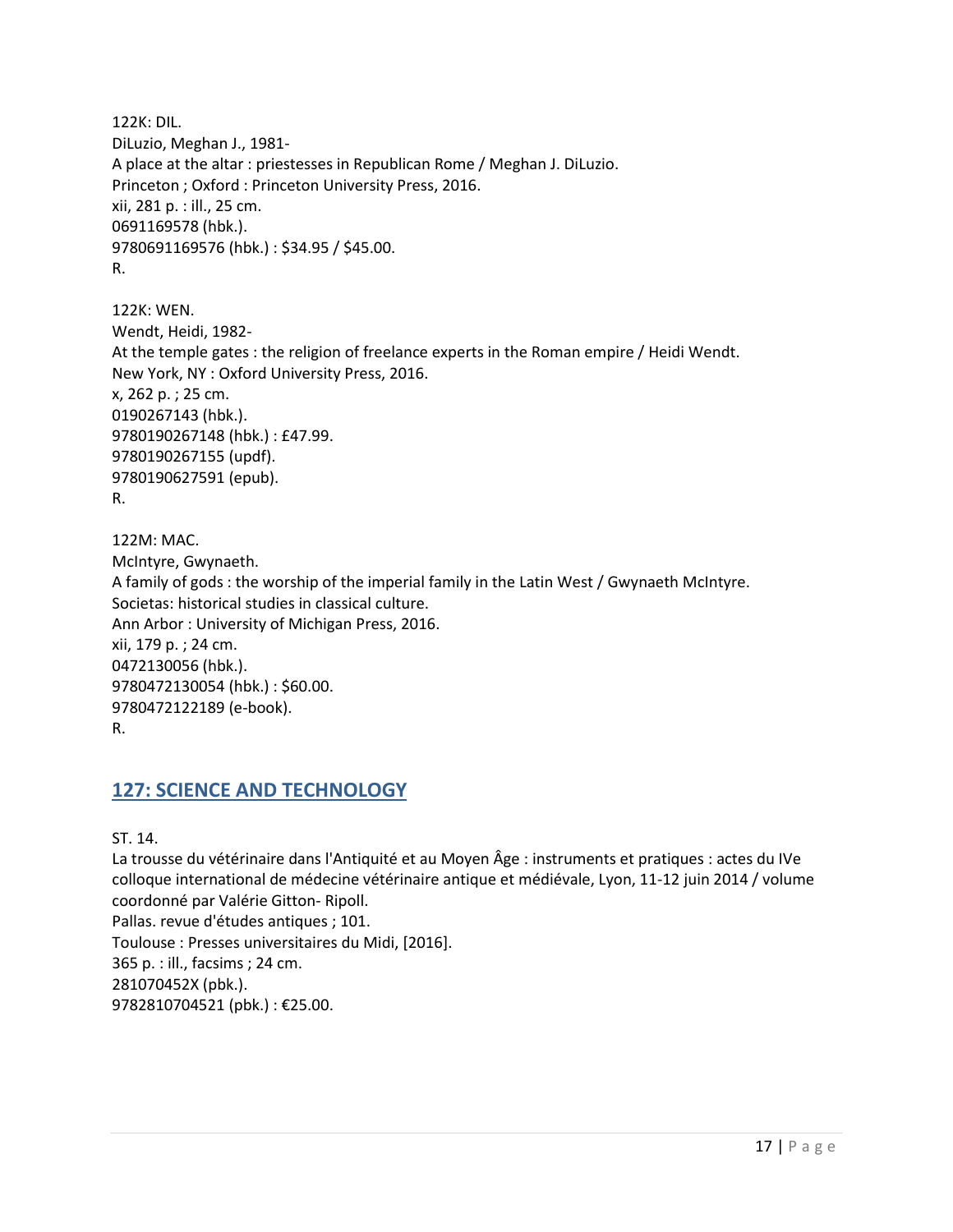#### <span id="page-17-0"></span>**128-135: ART**

130A: EDE. Charles Ede Ltd. Catalogue 193 / Charles Ede Limited. London : Charles Ede Ltd., 2016. 60 p. : col. ill. ; 30 cm.

130B: ATH. Tsakos, Konstantinos. The Acropolis and its new museum : a guide to the history and archaeology / Constantinos Tsakos, honorary ephor of antiquities. Monuments and museums of Greece. Athens : Hesperos editions, 2014. 173 p. : col. ill. ; 24 cm. 960810372X (pbk.). 9789608103726 (pbk.) : €18.00.

131E: CON.

Proceedings of the XVIIth international congress on ancient bronzes, Izmir / Alessandra Giumlia-Mair and Carol C. Mattusch ; avec les contributiions de Hélène Aurigny ... [et al.]. Monographies instrumentum ; 52. Autun : Éditions Mergoil, 2016. 307 p. : ill. (some col.), map ; 30 cm. 2355180598 (pbk.). 9782355180590 (pbk.) : €55.00. H. or R.

131E: PAO. Sul buono e sul cattivo uso dei bronzi di Riace / Maurizio Paoletti e Salvatore Settis ; con saggi di Simonetta Bonomi [and five others]. Virgola ; 122. Roma : Donzelli editore, 2015. xiii, 116 p., [16] p. of plates : ill. (some col.) ; 20 cm. 8868432226 (pbk.). 9788868432225 (pbk.) : €20.00.

X131Q: NEW. Roman portraits : sculptures in stone and bronze in the Metropolitan Museum of Art / Paul Zanker. New York : The Metropolitan Museum of Art ; New Haven ; London : Distributed by Yale University Press, 2016. xv, 280 p. : col. ill., map ; 30 cm. 1588395995 (MMA : hbk.). 9781588395993 (MMA : hbk.) : £45.00. R.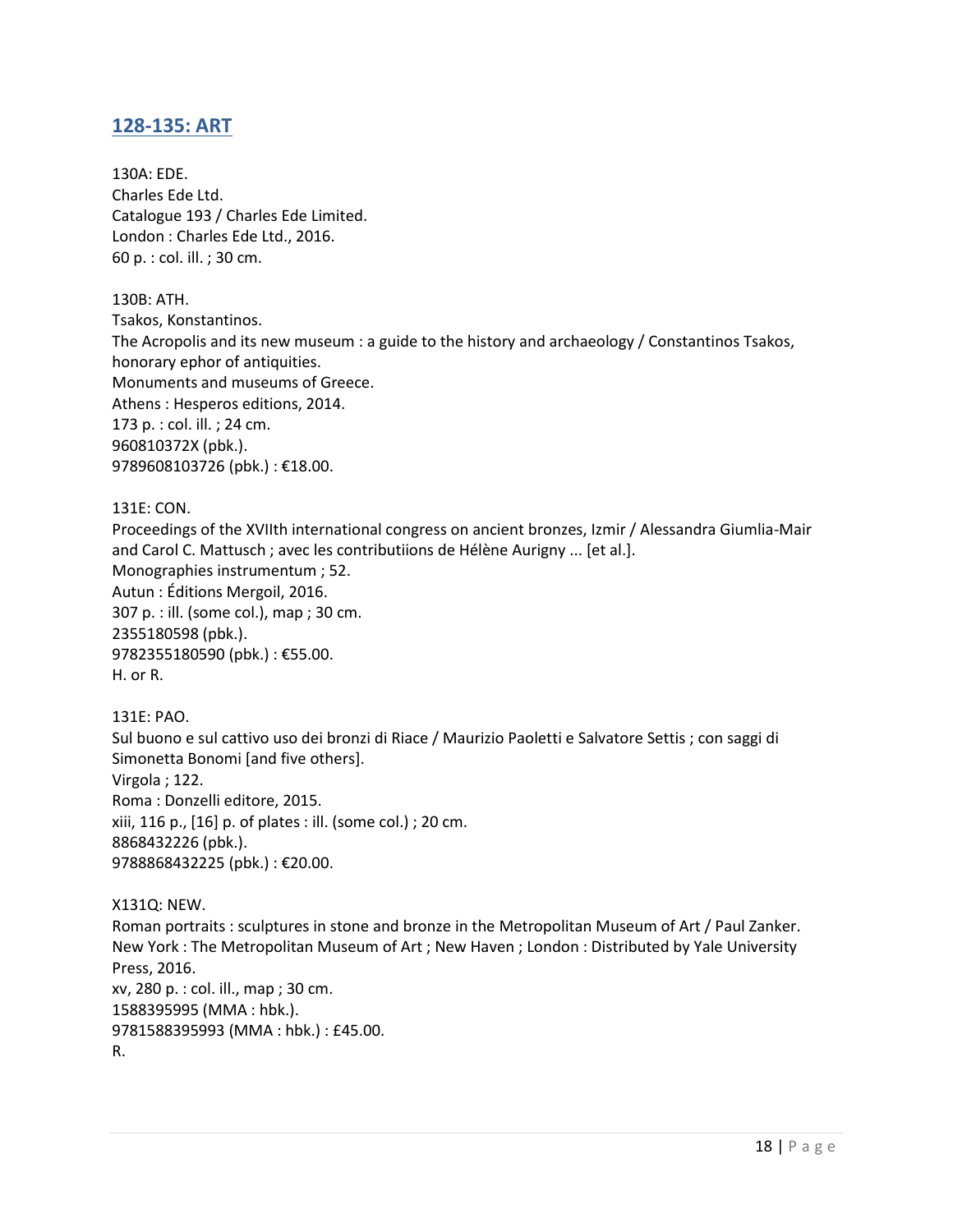#### <span id="page-18-0"></span>**136: NUMISMATICS**

#### ST.9.

Akten des 5. Österreichischen Numismatikertages, Enns, 21.-22. Juni 2012 / herausgegeben von Michael Alram, Hubert Emmerig und Reinhardt Harreither. Forschungen in Lauriacum ; Bd. 15. Enns : Gesellschaft für Landeskunde und Denkmalpflege Oberösterreich ; Linz : Gesellschaft für Landeskunde 2014. x, 247 p. : col. ill., maps ; 27 cm. 3902299096 (pbk.). 9783902299093 (pbk.) : €29.00.

136W: ZUR. Numismatica Ars Classica. Ancient coins of the JDL collection. Auktion (Numismatica Ars Classica) ; 74, 79. Zürich : London : Numismatica Ars Classica, 2013-14. 2 v. (117, 113 p.) : col. ill., ports ; 29 cm. (Part I : pbk.) : Sw.fr.40. (Part II : pbk.) : Sw.fr.20.

#### <span id="page-18-1"></span>**152-153: ANCIENT LIFE**

152G: WIL. Willekes, Carolyn. The horse in the ancient world : from Bucephalus to the Hippodrome / Carolyn Willekes. Library of classical studies ; v. 10. London : I.B. Tauris, 2016. xiii, 272 p., [8] p. of plates : ill. (some color), maps ; 23 cm. 1784533661 (hbk.). 9781784533663 (hbk.) : £59.50. H. or R.

152K: DER. Derks, Heidrun. Gefahr auf See : Piraten in der Antike / Heidrun Derks. Darmstadt : Theiss, Imprint der WBG, 2016. 112 p. : col. ill., col. maps ; 23 x 23 cm. 3806233136 (hbk.). 9783806233131 (hbk.) : €19.95.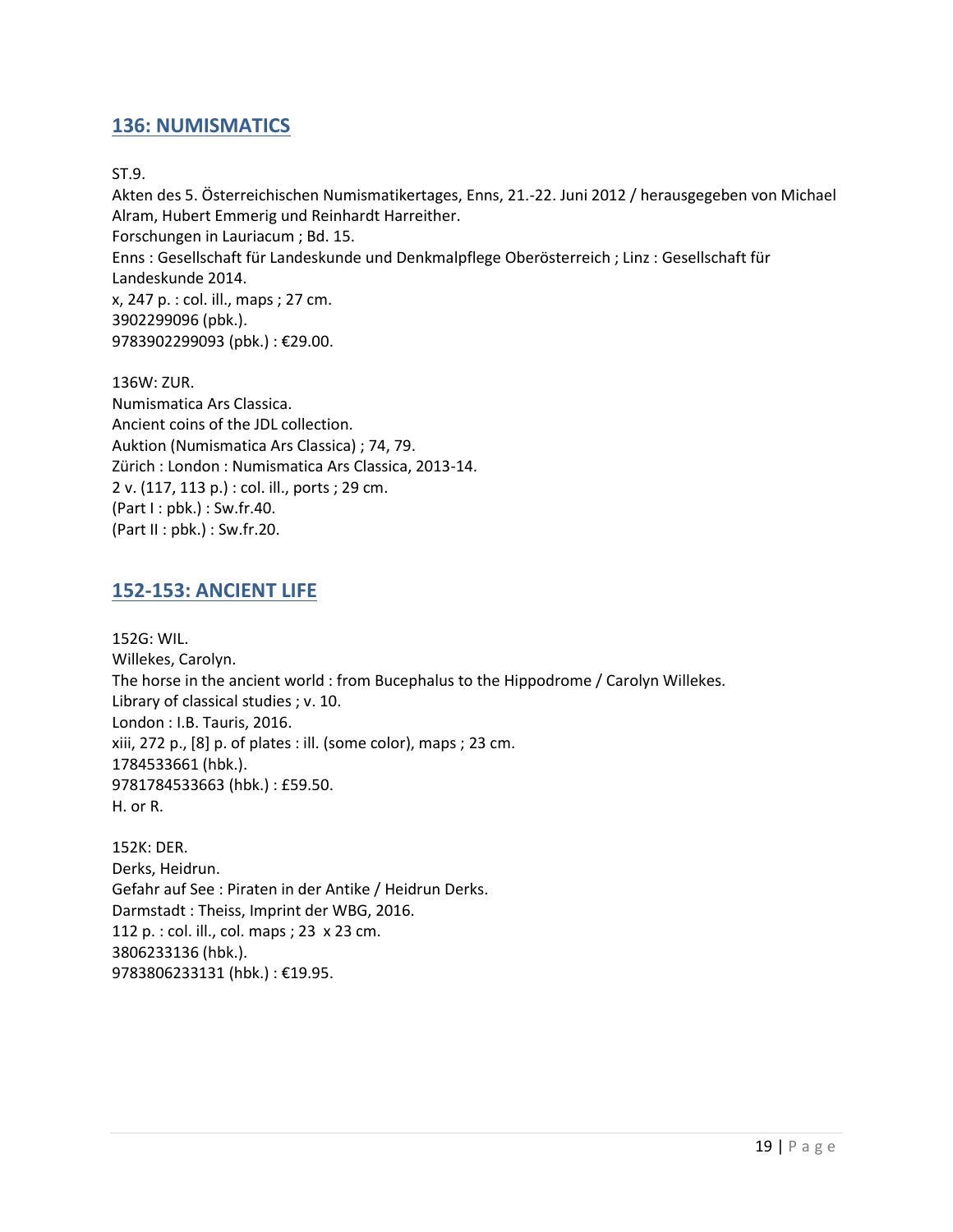153B: DIO. Dionysopoulos, Chrēstos D. The battle of Marathon : an historical and topographical approach / Christos D. Dionysopoulos ; translated by Nicola Wardle. Athens : Kapon, 2015. 270 p. : ill. (some col.), maps ; 29 cm. 9606878082 (pbk.). 9789606878084 (pbk.) : €70.00.

153F.3: TCH. Tchernia, André. The Romans and trade / André Tchernia ; translated by James Grieve (with Elizabeth Minchin). Oxford studies on the Roman economy. Oxford : Oxford University Press, 2016. xi, 380 p. : ill., maps ; 25 cm. 019103567X (e-book). 9780191035678 (e-book). 0191829374 (e-book). 9780191829376 (e-book). 0198723717 (hbk.). 9780198723714 (hbk.) : £85.00. R.

#### <span id="page-19-0"></span>**203-206: CLASSICAL STUDIES ETC.**

T.Box 267. Deacy, Susan. Embedding equality and diversity in the curriculum : a classics practitioner's guide / Susan Deacy. York : Higher Education Academy, 2015. 15 p. ; 21 cm.

203D: ATH.

DAI Athenea / [Herausgeber: Deutsches Archäologisches Institut, Abteilung Athen ; Redaktion: Irini Marathaki, Ulrike Schulz, Jutta Stroszeck, Ulrich Thaler, unter Mitarbeit von Tim-Phillipp Wermter ; Übersetzung ins Griechische: Eleftheria Kardamaki]. Athen : Deutsches Archäologisches Institut, Abteilung Athen, 2016. 128 p. : col. ill., plans, ports. ; 21 cm. (pbk.).

204B: CES. Bombardieri, Luca. Orgoglio e pregiudizi : l'archeologia cipriota di Luigi Palma di Cesnola alla luce dei documenti e delle corrispondenze con l'Italia / Luca Bombardieri ; con contributi di Anna Cannavò [and four others]. Roma : Artemide, 2015. 263 p. : ill., facsims, map, ports ; 24 cm. 8875752303 (pbk.). 9788875752309 (pbk.) : €28.00.